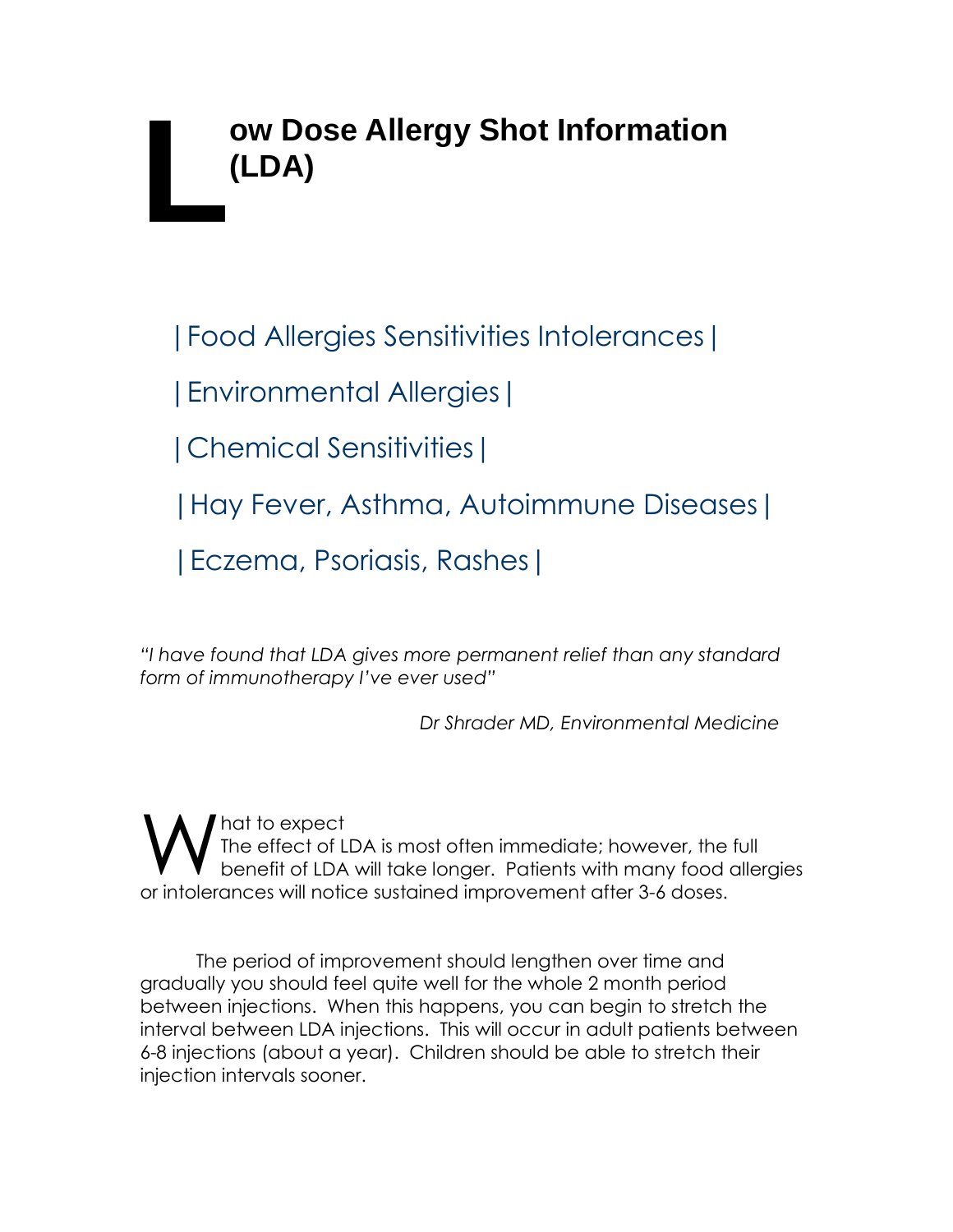LDA cannot be considered to be fully effective until 6-8 treatments have been given.

## |Immediate Reaction|

70% of the time, an immediate temporary, cure of symptoms occurs. This may begin immediately after the first treatment and last 2-5 weeks at first then much longer later on in treatment. This response will occur on the 1st -3rd treatment.

Once the injection takes effect, you will feel better usually for 2-5 weeks. When the injection begins to wear off, you must wait until the next injection for a continued response. Response lengths generally improve with subsequent injections

### |Delayed Reaction|

This occurs 3-4 weeks after the treatment (once the lymphocytes mature) and lasts from 2-4 months at first then much longer later on in treatment. This response begins usually between the 6<sup>th-8th</sup> treatment, when there may be no apparent immediate response to the shot, but as the lymphocytes mature, the positive effects are noticed. If this is your response, please be patient and follow the guidelines given to you until your shot activates at about 3-4 weeks.

dministration Method LDA is administered by one or more tiny intradermal injections**,** usually on the inner aspect of the forearm, though it may be given on the legs or abdomen. A

#### requency

Initial doses are at 2 month intervals for the first six to eight treatments. Subsequently the treatment intervals generally increase. Milk and Wheat usually take the longest time to desensitize completely. When the response is well established, generally between the sixth to eighth dose (fewer in children), the frequency of treatment for most illnesses may often be extended to every three months, then every four months and so on. F

uration of treatment Half of the patients with multiple problems can stop LDA completely after 8-18 doses. The other half can at least go for long intervals (1-4 years) between treatments after that time. Children usually respond more quickly and may stop sooner. D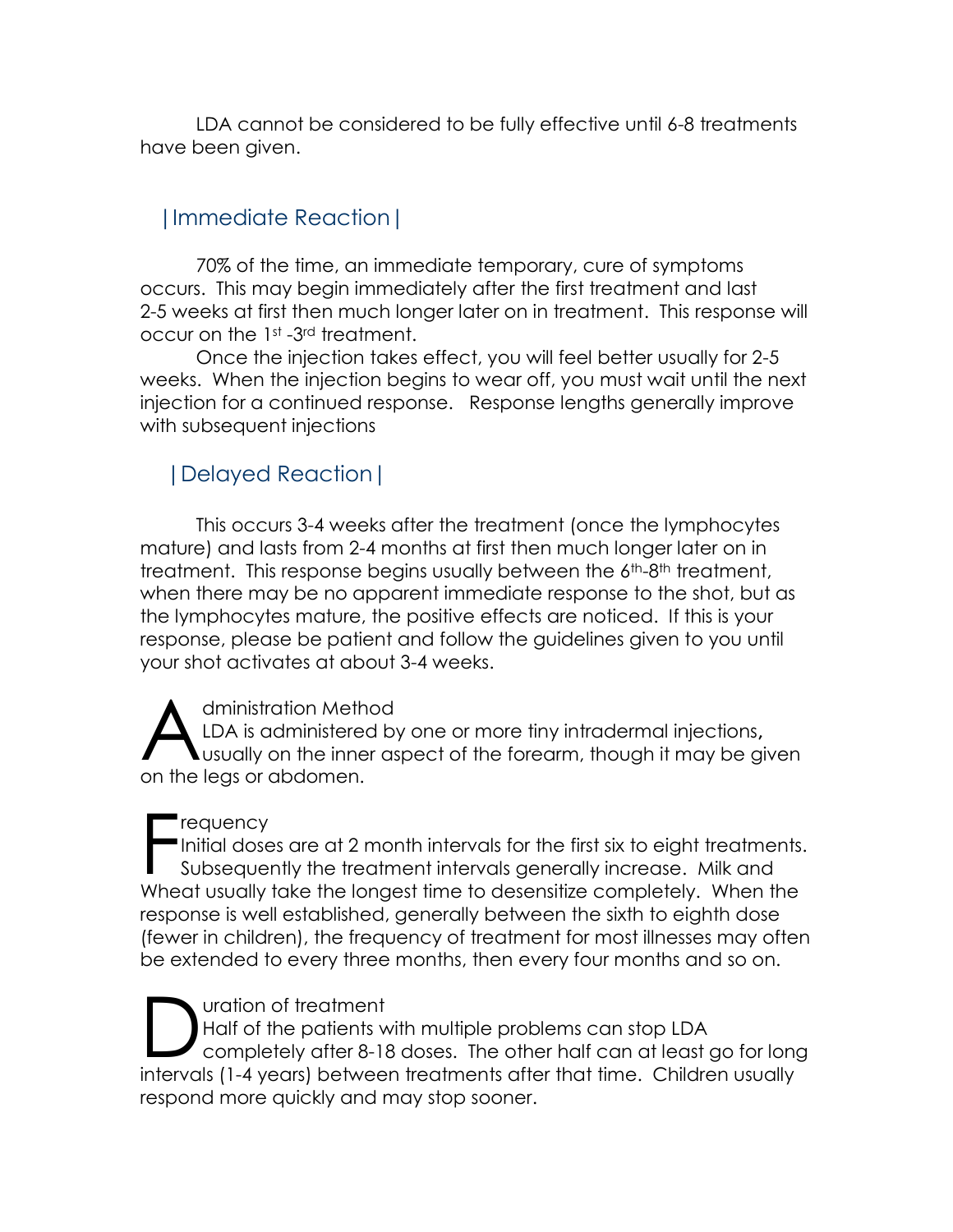#### **Please do not plan to start LDA unless you are willing to Be treated for 12 months before You may see lasting results**

ontents of the LDA are mixtures of over three hundred allergens that act quite universally. This means that patients who are dlergic or intolerant to most substances, and with quite diverse medical conditions, can respond to treatment. Included are **hundreds of foods, mixed pollens, cat, dog, horse and other animals (including lab animals), insect, kapok & fiber mixes, dust & mites, mixed molds, fungi, yeast (including Candida), food additives & colors, mixed chemicals, lotions, gasoline, petrochemicals, mixed environmental chemicals, perfumes & formaldehyde.**  C

DA (low dose immunotherapy) is a method of immunotherapy that involves desensitization with combinations of a wide variety of DA (low dose immunotherapy) is a method of immunothera<br>involves desensitization with combinations of a wide variety<br>extremely low dose allergens given with an enzyme mixture containing beta-glucuronidase. The enzyme mixture acts as a lymphokine, better signaling the immunizing effects of the allergens.

DA induces the production of activated T suppressor cells. L

DA immunotherapy appears to be primarily cell mediated. T cells have a half life of about 60 days (highly variable), so LDA can create DA immunotherapy appears to be primarily cell mediate<br>have a half life of about 60 days (highly variable), so LDA<br>a much longer lasting desensitization than conventional<br>immunotherapy - Patients appearable used for remaind immunotherapy. Patients generally need fewer medications and avoidance is much less necessary. LDA can be used to treat food sensitivities, intolerances, IgG, IgA and IgE mediated allergy reactions.

In contrast, classical immunotherapy is largely antibody mediated and neutralization therapy likely works through low dose tolerance, so both of these methods are generally not long lasting and cannot easily be discontinued without the partial or complete return of symptoms.

 $\bullet$  afety There has never been a fatal or life-threatening systemic reaction to LDA treatment. The dosage is simply too low for life-threatening reactions to occur. S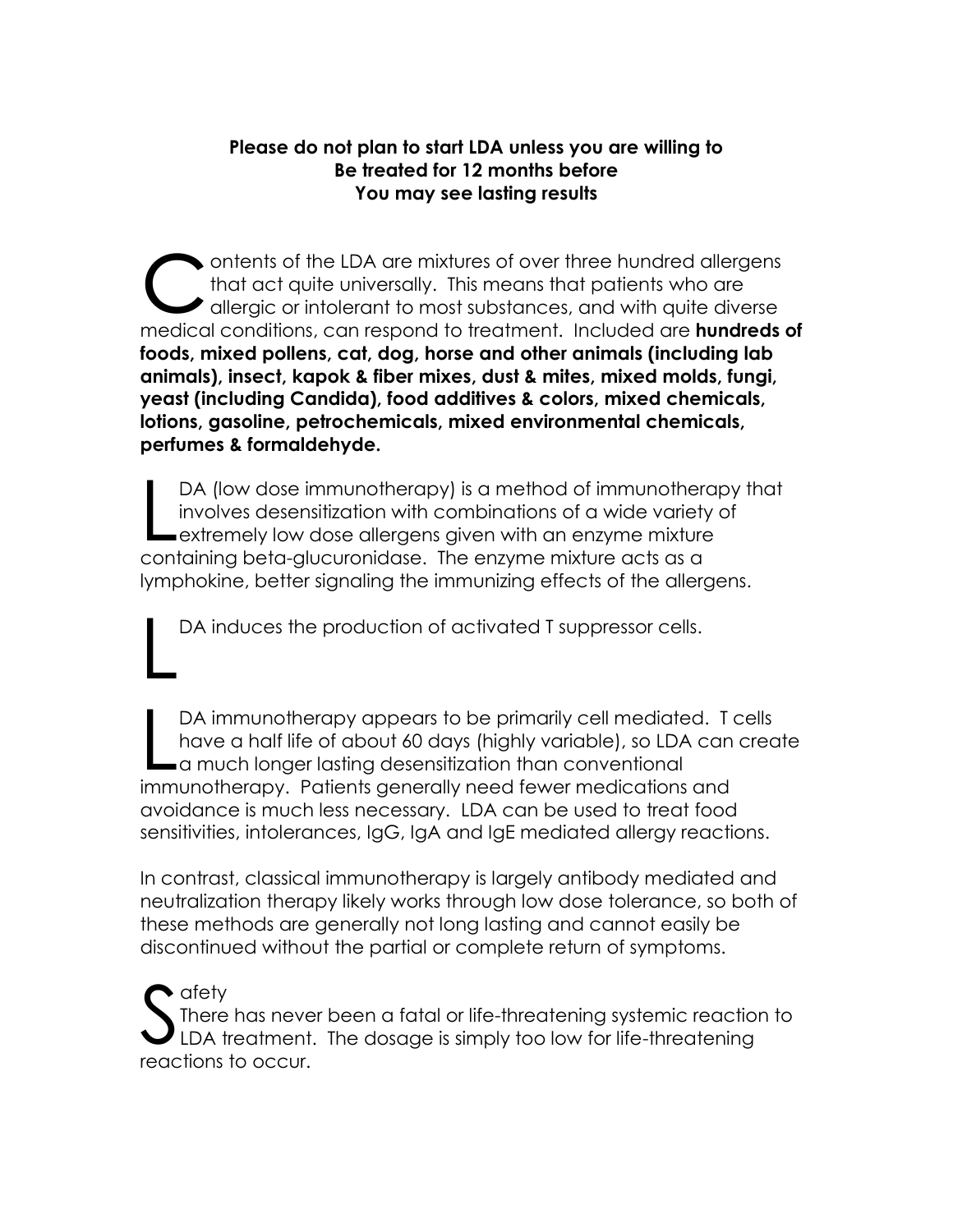upplements to take during LDA All but the 3 critical days take: An approved: multivitamin/mineral, I Zinc 20-50 mg, Magnesium 200-400 mg, Folic Acid 5-10 mg all in addition to the multivitamin and Omega 3 Oils (after 3 weeks). Continue for the duration of treatment. S

ontraindications. LDA should not be used during pregnancy. Please contact Specialty Natural Medicine for what must be avoided at the time of the LDA injection appointment or click on Diet Level I or II-III tabs. LDA is safe for nursing moms and children over 2 weeks of age. c

arnings. If you have a history of eczema, asthma, skin allergy of any kind, hives, swelling of the lips, face or body, autoimmune disease, anaphylactic reactions, or multiple, severe reactions be certain the doctor knows about this before you receive LDA. You may require special preparation W<sub>ww</sub>